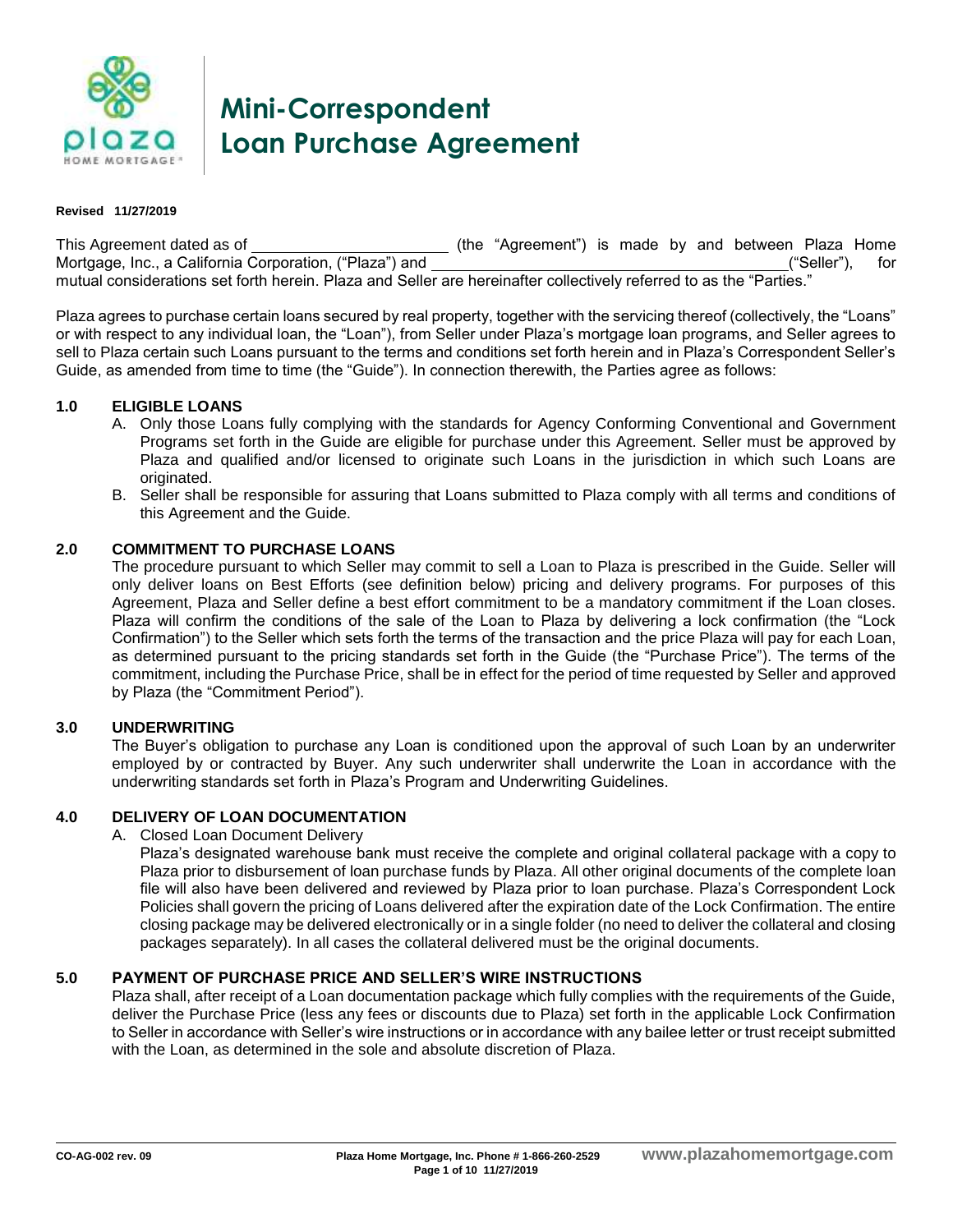#### **6.0 SELLER'S REPRESENTATIONS AND WARRANTIES**

- A. Seller represents and warrants to Plaza as to each Loan offered for sale under this Agreement that as of the date Plaza purchases such Loans:
	- (1) The promissory note, mortgage, deed of trust and/or deed to secure debt and any and all other documents executed and delivered by any trustor/mortgagor/borrower ("Borrower") in connection with a Loan (collectively, the "Loan Documents") are genuine, and each is the legal, valid and binding obligation of the maker thereof enforceable in accordance with its terms. All parties to the Loan Documents had legal capacity to enter into the Loan and to execute and deliver the Loan Documents, the Loan Documents have been duly and properly executed by such parties, and there is no verbal understanding or written modification of the Loan Documents which would affect the terms of the Loan except by written instrument delivered and expressly made known to Plaza. The documents, instruments and agreements submitted for loan underwriting were not falsified and contain no untrue statement of material fact or omit to state a material fact required to be stated therein or necessary to make the information and statements therein not misleading. No fraud was committed in connection with the origination of the Loan.
	- (2) Seller is the sole owner of the Loan, has good marketable title thereto and has authority to sell, transfer and assign the same on the terms set forth herein and in the Guide free and clear of any encumbrance, equity, participation interest, lien, pledge, charge, claim or security interest. There has been no assignment, sale or hypothecation thereof by Seller, except the usual hypothecation of the documents in connection with Seller's normal banking transactions in the ordinary course of its business, and following the sale of the Loan to Plaza hereunder, Plaza will own such Loan free and clear of any encumbrance, equity, participation interest, lien, pledge, charge, claim or security interest.
	- (3) If applicable, the full principal amount of the Loan has been advanced to the Borrower, either by payment directly to such person or by payment made on such person's request or approval. The unpaid principal balance of the Loan is as represented by Seller. All costs, fees and expenses incurred in making, closing and recording the Loan have been paid. No part of the property serving as collateral for the Loan (the "Mortgaged Property") has been released from the lien of the Loan, the terms of the Loan have in no way been changed or modified, and the Loan is current and not in default. The Loan has been closed and the proceeds of the Loan have been disbursed according to its terms.
	- (4) Each Loan is secured by a valid first lien and the Mortgaged Property is free and clear of (a) all encumbrances and liens having priority over the lien of such Loan, except for the first lien, if applicable, (b) liens for real estate taxes and special assessments not yet due and payable, and (c) those exceptions allowed in connection with government loans and other exceptions set forth in the Guide.
	- (5) The Mortgaged Property is free and clear of all mechanics' liens, materialman's liens and all other liens in the nature thereof, and no rights are outstanding that under law could give rise to any such lien, nor is Seller aware of any facts which could give rise to any such lien.
	- (6) For each loan which the Seller represents to be insured or guaranteed, each loan must meet all insuring and guaranteed policies as outlined in Plaza's Correspondent Seller Guide.
	- (7) All federal and state laws, rules and regulations applicable to the Loans have been complied with, including but not limited to: the Real Estate Settlement Procedures Act, the Appraisal Independence Rules, the Flood Disaster Protection Act, the Federal Consumer Credit Protection Act including the Truth-in-Lending and Equal Credit Opportunity Acts, Anti-Money Laundering and all applicable statues or regulations governing fraud, lack of consideration, unconscionability, consumer credit transactions, predatory and abusive lending or interest charges. All points, fees and charges (including finance charges), whether or not financed, assessed, collected or to be collected in connection with the origination of each Loan have been disclosed in writing to the Borrower in accordance with applicable state and federal law and regulation.
	- (8) No loans submitted by Seller to Plaza violate any provisions of the loan originator compensation rules effective. Plaza may, but is under no obligation to, review or verify any information with respect to Seller or any loan documents submitted to Plaza by Seller, including, without limitation, Seller's compliance with federal or state law. Plaza's right to indemnification or other rights and remedies set forth herein will not be affected by any verification, investigation, audit or review conducted by Plaza, or any knowledge acquired (or capable of being acquired) at any time, with respect to the accuracy or inaccuracy of, or compliance with, any representation, warranty, covenant or obligation of Seller herein. The waiver of any condition based on the accuracy of any representation or warranty, or on the performance of or compliance with any covenant or obligation, will not affect the right to indemnification or other rights and remedies based on such representations, warranties, covenants and obligations.
	- (9) No Loan is the subject of, and Seller is not aware of any facts which could give rise to, litigation which could affect Plaza's ability to enforce the terms of the obligation or its rights under the Loan Documents.
	- (10) There is in force for each Loan either (a) a paid-up title insurance policy on the Loan issued by a Plaza approved title company in an amount at least equal to the outstanding principal balance of the Loan or (b)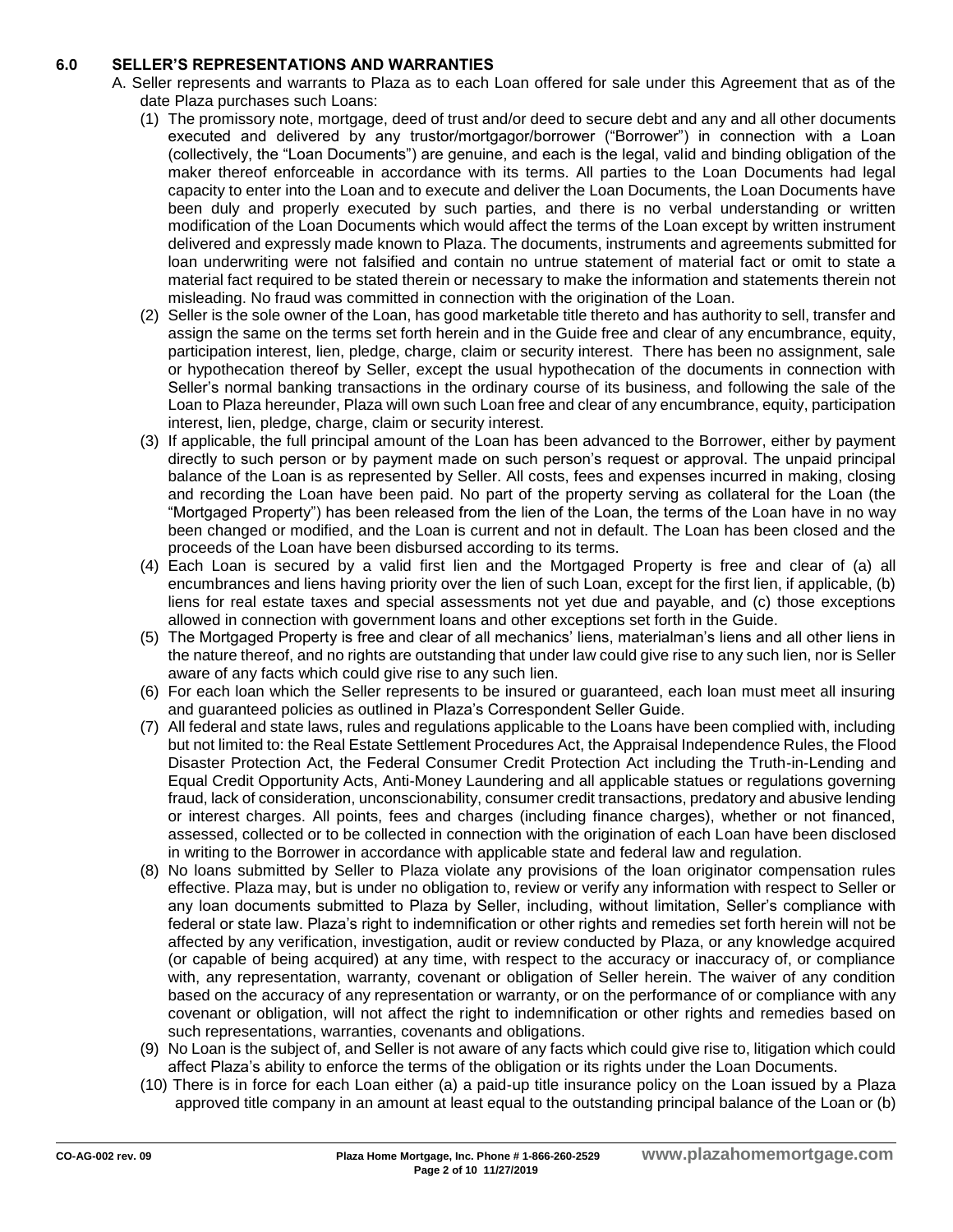an attorney's mortgage lien opinion. Any additional insurance coverage required for negatively amortizing Loans has been obtained.

- (11) There is in force for each Loan valid hazard insurance policy coverage and, where applicable, valid flood insurance policy coverage, and such coverage meet the requirements of Plaza specified in the Guide.
- (12) Seller files or causes to be filed an individual assignment of the Loan registered on the Mortgage Electronic Registration System ("MERS"), notice of transfer or equivalent instrument in recordable form, sufficient under the laws of the jurisdiction wherein the related Mortgaged Property is located to give record notice of the sale of the Loan to Plaza.
- (13) The borrower has no rights of rescission, set-offs, counter-claims or defenses to the note or deed of trust/mortgage securing the note arising from the acts and/or omissions of Seller.
- (14) Seller has no knowledge that any improvement located on or being part of the Mortgaged Property is in violation of any applicable hazardous substance, zoning law or regulation.
- (15) All improvements included for the purpose of determining the appraised value of the Mortgaged Property lie wholly within the boundaries and building restriction lines of such property, and no improvements on adjoining properties encroach upon the Mortgaged Property.
- (16) There is no proceeding pending for total or partial condemnation of any Mortgaged Property and said property is free of substantial damage (including, but not limited to, any damage by fire, earthquake, windstorm, vandalism or other casualty) and in good repair.
- (17) Seller has no knowledge of any circumstances or conditions with respect to any Loan, Mortgaged Property, Borrower or Borrower's credit standing that reasonably could be expected to cause private institutional investors to regard any Loan as an unacceptable investment, cause any Loan to become delinquent or adversely affect the value of marketability of the Loan.
- (18) All documents submitted in connection with the Loan are genuine and contain genuine signatures. Each document that Plaza requires to be an original document is an original document. All certified copies of original documents are true copies and meet the applicable requirements and specifications of this Agreement and the Guide. All other representations as to each such Loan are true and correct and meet the requirements and specifications of all parts of this Agreement and the Guide.
- (19) The consideration received by the Seller upon the sale of any Loan under this Agreement constitutes fair consideration and reasonably equivalent value for the Loan.
- (20) The Seller has complied with all applicable anti-money laundering laws and regulations, including without limitation the USA PATRIOT Act of 2003, and the laws and regulations administered by the U.S. Department of Treasury's Office of Foreign Assets Control ("OFAC"), which prohibit dealings with certain countries, territories, entities and individuals named in OFAC's Sanction Programs and on Specially Designated Nationals and Blocked Persons List (collectively, the "Anti-Money Laundering Laws"). The Seller has established an anti-money laundering compliance program to the extent required by the Anti-Money Laundering Laws, has conducted the requisite due diligence in connection with the origination of each Loan for purposes of the Anti-Money Laundering Laws, including with respect to the legitimacy of the applicable Borrower and the origin of the assets used by said Borrower to purchase the property in question, and maintains, and will maintain sufficient information to identify the applicable Borrower for purposes of the Anti-Money Laundering Laws.
- (21) The Borrower has not notified the Seller, and the Seller has no knowledge of any relief requested or allowed to a Borrower under the Service members' Relief Act or any other federal or state law that would have the effect of suspending or reducing the Borrower's payment obligation under a Loan or that would prevent or restrict the ability of Plaza to commence or continue with foreclosure of the Mortgaged Property securing a Loan or any other remedies available under the Loan Documents.
- (22) No Loan is subject to the requirements of the Home Ownership and Equity Protection Act of 1994. No Loan is classified as a "high cost," "threshold," "covered," "abusive" or "predatory" loan or a similar loan under any applicable state, federal or local law (or similar classified loan using different terminology under a law imposing heightened regulatory scrutiny or additional legal liability for residential mortgage loans having high interest rates, points and/or fees.
- (23) No Borrower was encouraged or required to select a loan product offered by Seller which is a higher cost product designed for less creditworthy borrowers, unless at the time of the Loan's origination, such Borrower did not qualify taking into account credit history and debt to income ratios for a lower cost credit product then offered by the Seller.
- (24) No Mortgaged Property securing a Loan (a) is in a zip code declared by the Federal Emergency Management Agency ("FEMA") as being an "Individual Assistance" property or "Category 1" property (or such similar term(s) or classification(s) that may be used by FEMA from time to time).
- B. Seller represents and warrants to Plaza that as of the date first set forth above and as of the date Plaza's purchase of each Loan hereunder: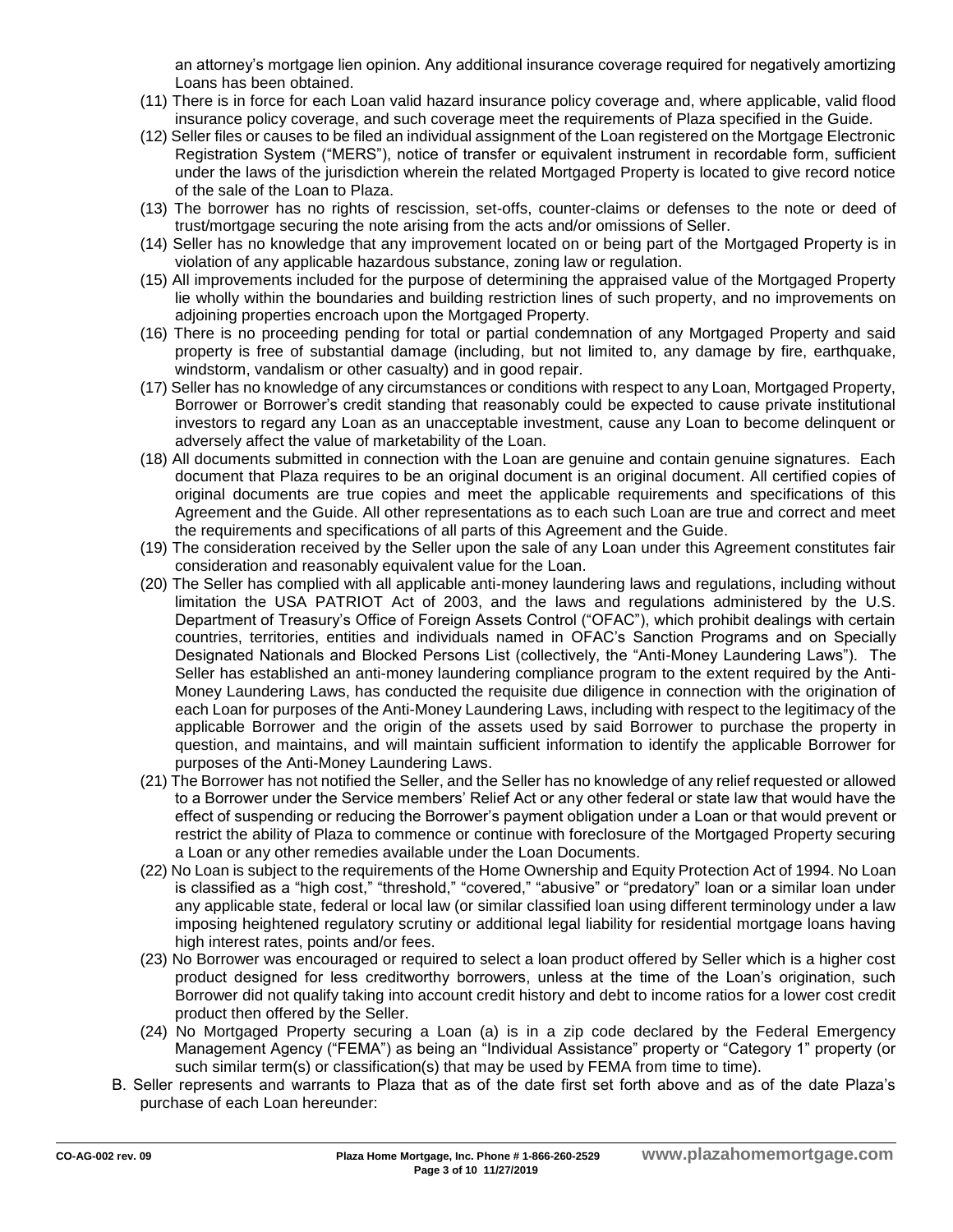- (1) Seller is duly organized, validly existing and in good standing under the laws of its state of formation and is qualified and/or licensed as necessary to transact business, including the originating and selling of mortgage loans, and is in good standing in each state where the property securing a Loan is located.
- (2) Seller has the full power and authority to hold and sell each Loan; and neither the execution and delivery of this Agreement, nor the acquisition or origination of the Loans, nor the sale of the Loans, nor the consummation of the transactions contemplated herein, nor the fulfillment of or compliance with the terms and conditions of this Agreement will conflict with, or result in a breach of any term, condition or provision of Seller's applicable articles of incorporation, by-laws, articles of organization, operating agreement, certificate of partnership or partnership agreement, or any license held by Seller or governing Seller's activities or any agreement to which Seller is a party or by which Seller is bound, or constitute a material default or result in an acceleration under any of the foregoing.
- (3) No consent, approval, authorization or order of any court, government body or any other person or entity is required for execution, delivery and performance by Seller of this Agreement, including but not limited to, the sale of the Loans to Plaza.
- (4) Neither Seller nor its agents know of any suit, action, arbitration or legal or administrative or other proceeding pending or threatened against Seller which would affect its ability to perform its obligations under this Agreement.
- (5) Seller is not a party to, bound by or in breach or violation of any agreement of instrument, or subject to or in violation of any statute, order or regulation of any court, regulatory body, administrative agency or governmental body having jurisdiction over it, which materially and adversely affects, or may in the future materially and adversely affect the ability of Seller to perform its obligations under this Agreement or the Guide.
- (6) The Seller has not dealt with any agent, person or other entity that may be entitled to any commission or compensation in connection with the sale of any Loan to Plaza pursuant to the terms of this Agreement.
- (7) Neither this Agreement nor any statement, report or other document furnished or to be furnished by Seller pursuant to this Agreement or in connection with the transactions contemplated hereby contains any untrue statement of fact or omits to state a fact necessary to make the statements contained therein not misleading.
- (8) The consummation of the transactions contemplated by this Agreement are in the ordinary course of business of Seller, and the transfer, assignment and conveyance of the Loans pursuant to this Agreement are not subject to bulk transfer or any similar statutory provisions in effect in any applicable jurisdiction.
- (9) Seller has disclosed all affiliated business relationships to Plaza and covenants to notify Plaza of material changes to any of Seller's pre-existing or new affiliate relationships within five (5) business days of such material change.

## **7.0 SELLER'S REPURCHASE OBLIGATIONS**

- A. Seller shall repurchase any Loan sold to Plaza pursuant to this Agreement within twenty (20) business days of receipt of written notice from Plaza of any of the following circumstances (the "Repurchase Obligation"):
	- (1) Seller fails to deliver to Plaza within ninety (90) days from the date each Loan was purchased the original documents specified in the Delivery of Closed Loans section of the Guide.
	- (2) Plaza determines that there is any evidence of fraud in the marketing, solicitation, origination, and/or any part of the loan application process of any Loan or in the sale of any Loan to Plaza or that any matter in the mortgage loan file is not true and correct.
	- (3) Seller fails to observe or perform or breaches in any material respect any of the representations, warranties or covenants contained in this Agreement or the Guide with respect to a particular Loan.
	- (4) A loan documentation problem exists which occurred prior to the date the Loan was purchased by Plaza, regardless of when the defect was discovered.
	- (5) If Plaza and/or its assigns determine that an Early Payment Default (as defined below) exists with respect to any Loan. For purposes of this Agreement, an Early Payment Default exists if any of the first four (4) payments due to Plaza or its assigns on a Loan becomes sixty (60) days or more delinquent.
	- (6) Any Agency or any other investor to whom Plaza sells a Loan or related security requires Plaza to repurchase such Loan because of a breach of any representation or warranty made by Seller to this Agreement.
- B. In the event of a repurchase demand from an agency or investor, Plaza may ask the Seller to submit further information to Plaza so that Plaza may request that the agency or investor reconsider the repurchase request. Plaza may make such request unless Plaza believes in good faith that there is no basis to request reconsideration or that such request would be injurious to its business relationship with the agency or investor. Plaza's determination with respect to any such submission shall be final.
- C. In the event repurchase is required due to an early payment default as described herein, Plaza may elect at its sole and absolute discretion to offer the Seller an optional alternative remedy of indemnification in lieu of repurchase. The terms of the indemnification shall be established by Plaza at the time it offers the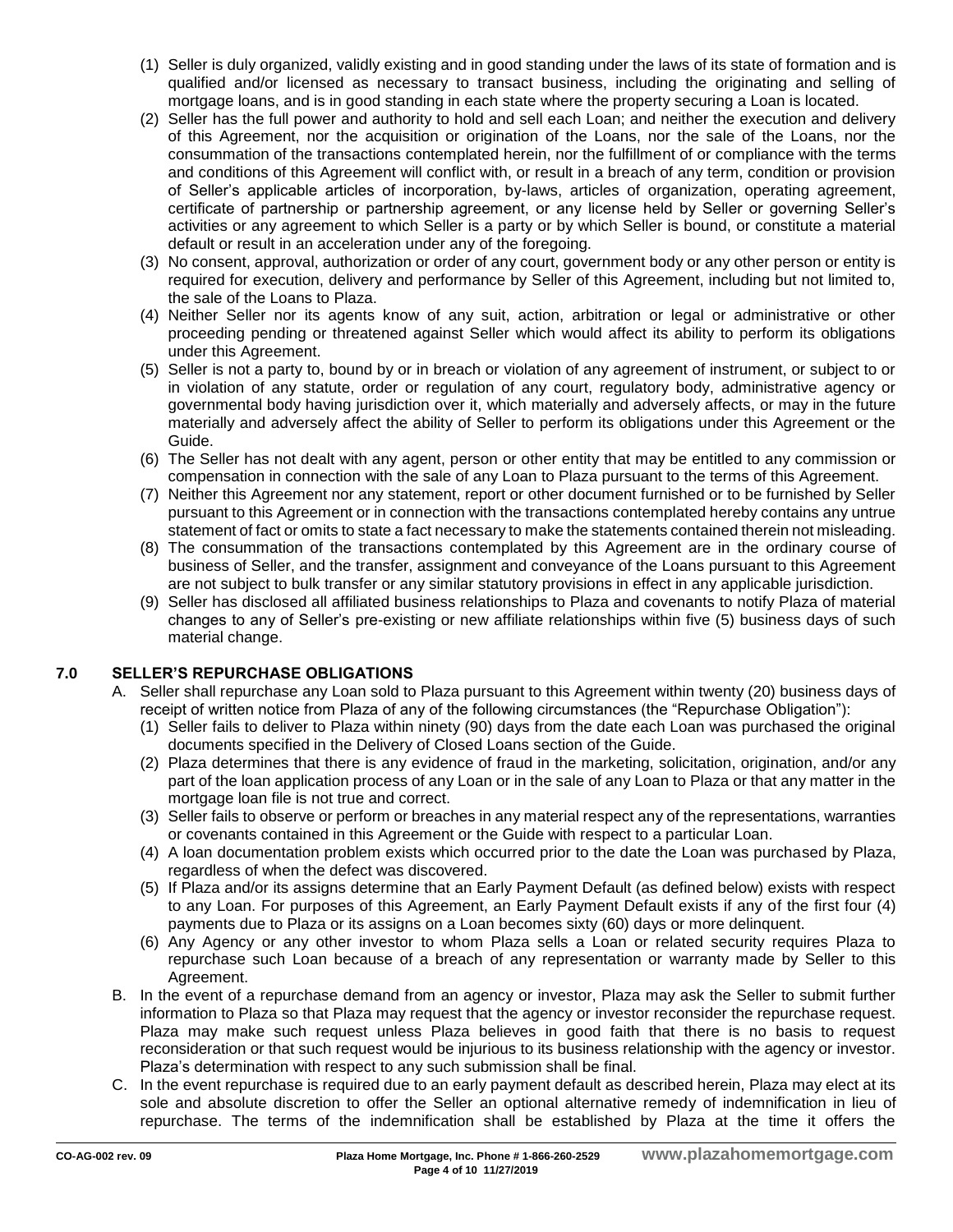indemnification remedy to Seller and Seller may either accept the terms of the indemnification or repurchase the Loan.

- D. In the event of a "make whole" or repurchase demand from an agency or investor occurs as a result of a breach of any representation, warranty or covenant in this Agreement or the failure of a Loan to conform to the applicable requirements for such Loan as set forth in the loan documents, Seller shall remit the entire "make whole" or repurchase payment plus any additional fees as outlined in the Program Guidelines no later than thirty (30) calendar days after the receipt by Seller of a written demand for payment of the "make whole" or repurchase amount.
- E. If Plaza has made a demand on Seller to repurchase a Loan pursuant to Section 7.0 of this Agreement, Plaza shall have the right to withhold any monies due Seller in connection with the Loan(s) subject to the Repurchase Obligation or any other Loans until the parties have agreed otherwise.
- F. Plaza's right to request repurchase of any Loan by Seller under this Agreement shall be in addition to, and not in lieu of, any other rights and remedies available to Plaza under this Agreement, including Seller's indemnification obligations under Section 9.0 of this Agreement. Further, Plaza reserves the right to waive the repurchase requirement as to a particular Loan, provided however, that any such election by Plaza as to such waiver shall not be deemed a waiver of Plaza's right to enforce the provisions of this section as to any other Loan.
- G. If Plaza and/or its assigns determine that an Early Payment Default exists with respect to any Loan, Plaza, at its sole and absolute discretion, may allow Seller to (a) pay Plaza \$2,500 for a Loan, as reimbursement for administrative expenses; and (b) return any premium over par paid to Seller in reference to such Loan.

## **8.0 REPURCHASE PRICE**

- A. The repurchase price for Loans subject to a Repurchase Obligation pursuant to Section 7.0 hereof shall be as follows:
	- (1) The current unpaid principal balance of such Loan if it has been pooled or resold. If such Loan has not been pooled or resold by Plaza, the repurchase price shall be at the original price, less principal reduction since the original purchase of the Loan by Plaza; plus
	- (2) All interest accrued but unpaid on the principal balance of the Loan from the paid-to-date of the Loan through and including the last day of the month in which the repurchase is made; plus
	- (3) All expenses, including but not limited to reasonable fees and expenses of counsel, incurred by Plaza in enforcing Seller's obligation to repurchase such Loan and/or resulting from any breaches of Seller's representations and warranties under this Agreement; plus
	- (4) The original servicing release premium paid by Plaza with respect to such Loan; plus
	- (5) Any unreimbursed advances of taxes, insurance or property preservation made by Plaza with regard to such Loan as of the date of repurchase; less
	- (6) Any proceeds of mortgage insurance with respect to the Loan collected by Plaza. Upon any such repurchase of Loans by Seller, Plaza shall endorse the promissory note (without recourse) and shall assign any security interest (without recourse and in recordable form) to Seller.
- B. If the Mortgaged Property securing the Loan has been acquired by Plaza by agreement with the owner thereof or by foreclosure to mitigate its loss then the repurchase price pursuant to Section 7.0 hereof, notwithstanding the amount of Plaza's credit bid, shall be:
	- (1) The current unpaid principal balance of such Loan if it has been pooled or resold. If such Loan has not been pooled or resold by Plaza, the repurchase price shall be at the original price, less principal reduction since the original purchase of the Loan by Plaza; plus
	- (2) All interest accrued but unpaid on the principal balance of the Loan from the paid-to-date of the Loan through and including the last day of the month in which the foreclosure sale occurs; plus
	- (3) All costs and expenses, including but not limited to fees, costs, and expenses incurred by Plaza as owner of the property, reasonable fees and expenses of counsel, incurred by Plaza in connection with the foreclosure or acquisition and in enforcing Seller's Repurchase Obligations hereunder and/or resulting from any breaches of Seller's representations and warranties under this Agreement; plus
	- (4) The original servicing release premium paid by Plaza with regard to such Loan; plus
	- (5) Any unreimbursed advances of taxes, insurance or property preservation made by Plaza with regard to such Loan as of the date of repurchase; plus
	- (6) Interest on the amounts set forth in paragraphs (1) through (5) above at the Loan rate from the end of the month in which the foreclosure sale occurred until and including the date of repurchase by Seller; less
	- (7) Any proceeds of mortgage insurance collected by Plaza with respect to the Loan.
- C. If the Mortgaged Property security for the Loan has been sold at foreclosure and purchased by a third party, the amount Seller shall pay Plaza to fulfill its Repurchase Obligation pursuant to Section 7.0 of this Agreement shall be as follows: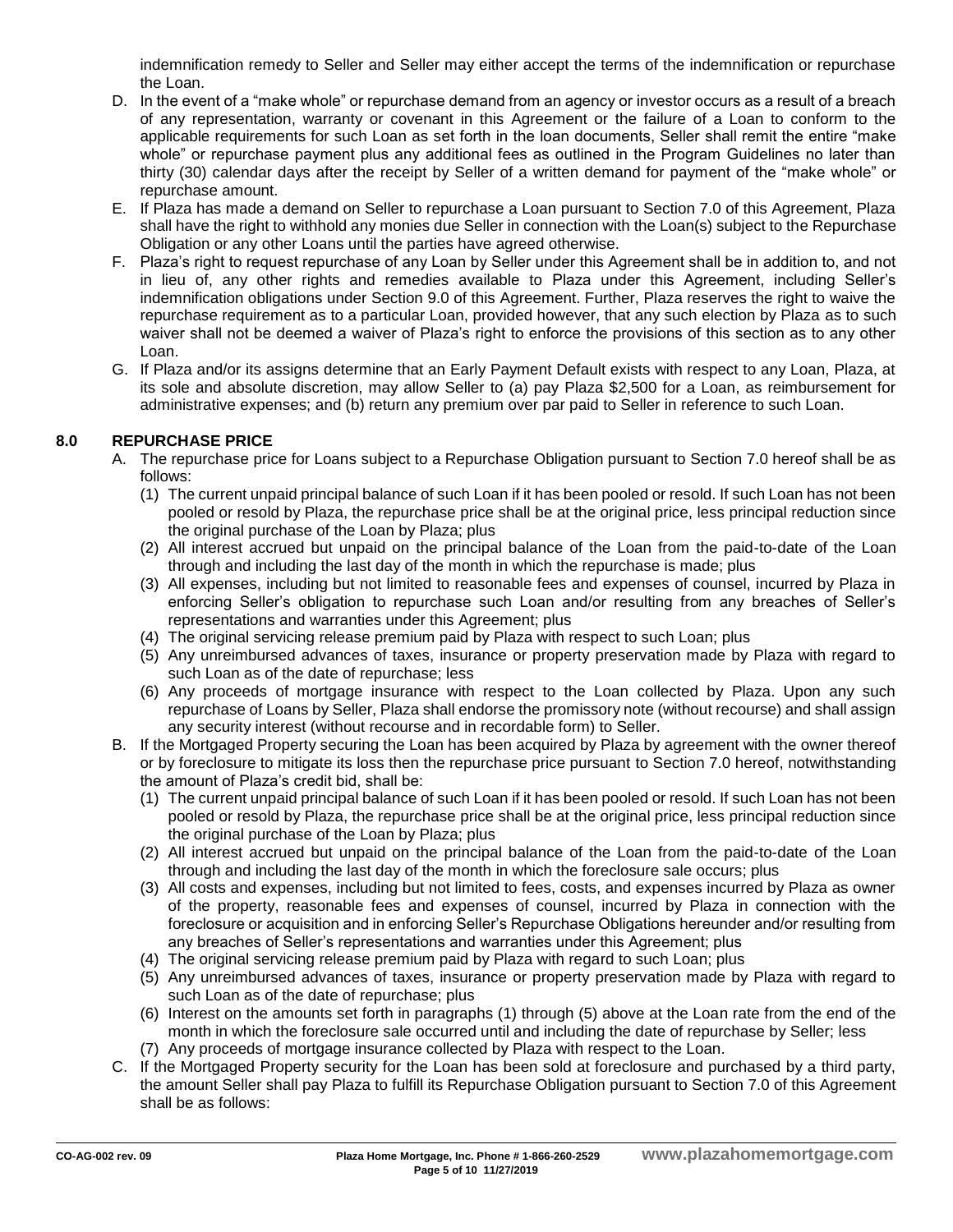- (1) The current unpaid principal balance of such Loan if it has been pooled or resold. If such Loan has not been pooled or resold by Plaza, the repurchase price shall be at the original price, less principal reduction since the original purchase of the Loan by Plaza; plus
- (2) All interest accrued but unpaid on the principal balance of the Loan from the paid-to-date of the Loan through and including the last day of the month in which the foreclosure sale occurs; plus
- (3) All costs and expenses, including but not limited to reasonable fees and expenses of counsel, incurred by Plaza in enforcing Seller's Repurchase Obligations hereunder and/or resulting from any breaches of Seller's representations and warranties under this Agreement; plus
- (4) The original servicing release premium paid by Plaza with regard to such Loan; plus
- (5) Any unreimbursed advances of taxes or insurance made by Plaza with regard to such Loan as of the date of repurchase; plus
- (6) Interest on the amounts set forth in paragraphs (1) through (5) above at the Loan rate from the end of the month in which the foreclosure sale occurred until and including the date of repurchase by Seller, less
- (7) The net proceeds of the foreclosure sale (sale price minus costs and expenses, including but not limited to reasonable fees and expenses of counsel, incurred by Plaza in connection with the foreclosure sale); less
- (8) Any proceeds of mortgage insurance collected by Plaza in connection with the Loan.

## **9.0 HOLD HARMLESS AND INDEMNIFICATION**

- A. Seller shall hold Plaza harmless and shall indemnify Plaza from and against any and all suits, costs, damages, losses, fees, penalties, fines, forfeitures and claims, including without limitation reasonable attorney's fees ("Losses"), arising out of or in connection with any negligence, fraud or a material omission on the part of Seller in receiving, processing or funding any Loan committed to Plaza for sale under Section 2.0 above, during the origination period and Commitment Period up to and including the date the Loan is purchased by Plaza. Seller's obligation to Plaza in this regard shall remain effective after Plaza's purchase of the Loan if the Loss arose prior to purchase but was undetected at time of purchase. This paragraph shall not modify Seller's obligations contained elsewhere in this Agreement.
- B. Seller shall hold Plaza harmless and shall indemnify Plaza from and against any and all Losses arising out of or in connection with any one or more of the items set forth in paragraphs (1) through (6) of Section 7A of this Agreement.
- C. Seller shall hold Plaza harmless and shall indemnify Plaza from and against any and all Losses arising out of or in anyway related to Seller's breach of any representation or warranty set forth in Sections 6A and 6B of this Agreement.
- D. The obligations of Seller arising under this Section 9.0 shall survive any sale or assignment of any Loan by Plaza to any third party or any suspension of Seller hereunder or any termination of this Agreement.
- E. Seller agrees that Losses payable by Seller to Plaza hereunder shall include, without limitation, Losses resulting from: (a) amounts owed by Plaza to a third party, including a party to whom the loan was sold in the secondary mortgage market, resulting from any repurchase, indemnity or other obligations of Plaza to such party, including any damages or losses of such third party, refunds, early payoff or prepayment fees or penalties, or administrative or legal fees owed such party by Plaza under the terms of the applicable loan purchase agreement or otherwise.
- F. Seller acknowledges and understands that it is not Plaza's primary business to service loans and that to the extent Plaza purchases a loan from Seller it does so with the intent to possibly sell the loan into the secondary mortgage market. As a result, in addition to any other remedies set forth herein and Losses payable by Seller to Plaza hereunder, in the event Plaza is unable to sell a loan into the secondary mortgage market that it wishes to sell or Plaza is required by or deems it advisable to repurchase a loan from any party to whom a loan has been sold because of any breach of this Agreement by Seller or fraud or misrepresentation in connection with any loan documentation, or any misleading, false or erroneous statements or information that is contained in any document submitted with or included as part of the loan documentation, Seller agrees that, upon request by Plaza, Seller shall be obligated to repurchase such loan from Plaza at the then outstanding unpaid principal balance of such loan, plus any accrued and unpaid interest thereon at the rate set forth in the loan documents.
- G. Seller's obligations to fully indemnify Plaza under this Agreement shall not be affected by Plaza or any third party taking or failing to take any of the following actions, with or without notice to Seller: (a) liquidation, repayment, retirement, or sale or resale of any loan; (b) foreclosure of any loan; or (c) sale or resale of the property securing a loan.
- H. In addition to Seller's obligations to fully indemnify Plaza under this Agreement, Seller shall refund to Plaza any fees or compensation paid by Plaza to Seller in connection with a loan in the event such loan becomes the subject of an indemnity claim by Plaza.

# **10.0 EARLY PAY-OFF**

Refer to Plaza's **[Correspondent Seller Guide](http://resourcecenter.plazahomemortgage.com/phmidocpublisher.nsf/All/4155C966099EF444072579B900534695?OpenDocument)** for details.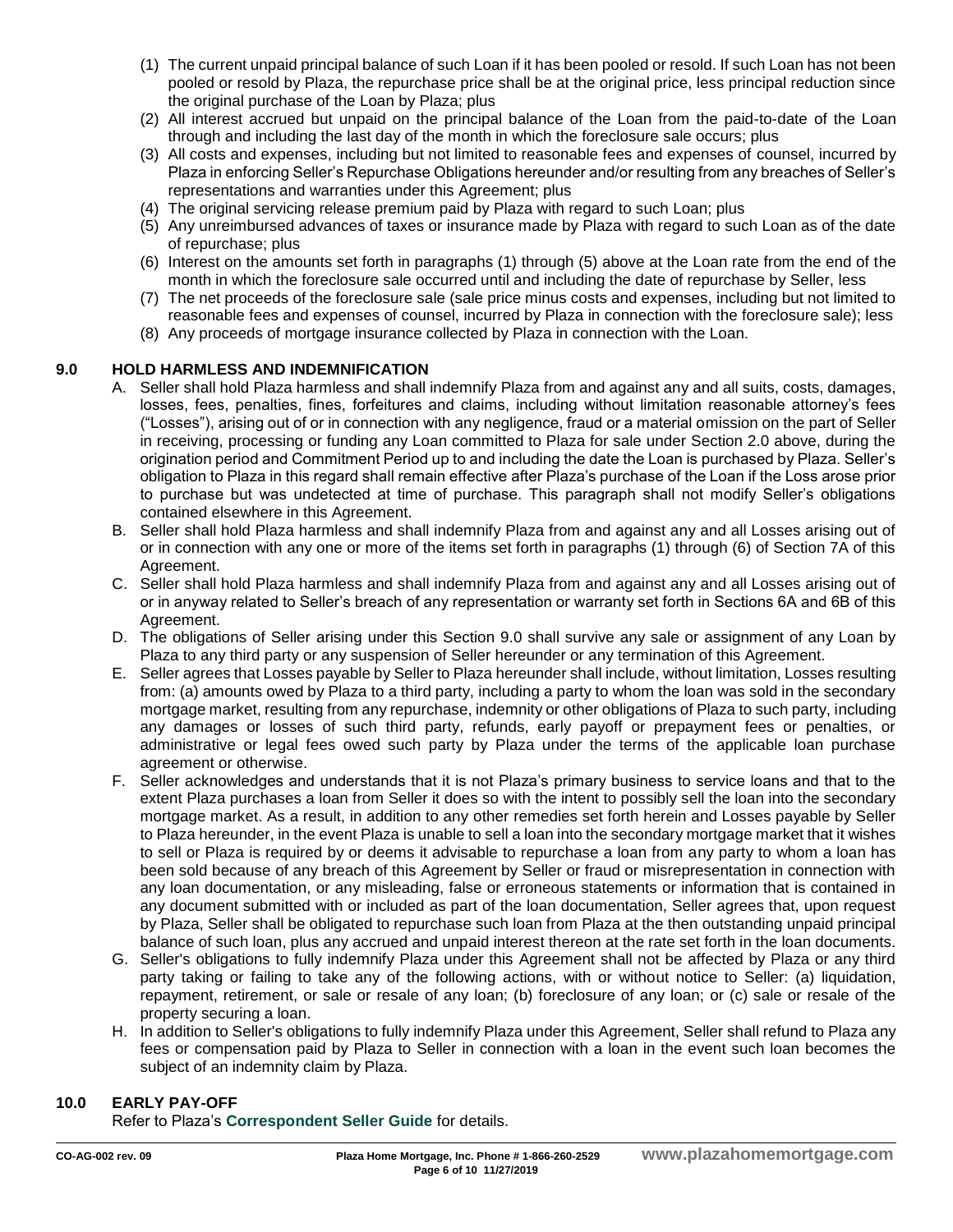## **11.0 FINANCIAL STATEMENTS/ANNUAL CERTIFICATIONS**

On the date of this Agreement and each year afterwards, the Seller will give to Plaza fiscal year-end audited financial statements and an Annual Certification in form and substance satisfactory to Plaza certifying Seller's compliance with the terms of this Agreement. Plaza may also require the Seller to provide interim financial statements. Seller shall immediately advise Plaza of any material change in the Seller's circumstances, financial or otherwise, including, but not limited to, a change in the Seller's ownership.

## **12.0 PROHIBITION AGAINST USE OF NAME OR AFFILIATION**

Nothing in this Agreement shall be construed to appoint Seller as a joint venturer, partner, representative, employee or agent of Plaza, and Seller shall not hold itself out as such. Nor shall Seller use Plaza's name in any advertising or written or broadcast material without Plaza's express prior written consent. This prohibition shall not prevent Seller from using any advertising media provided to it by Plaza for use by Seller and containing any copyrighted and/or trademarked Plaza name or logo. Such copyrighted and/or trademarked name or logo shall remain in place and shall not be removed from any materials provided by Plaza to Seller.

## **13.0 TERMINATION - SUSPENSION**

- A. This Agreement may be terminated as to future commitments for sale of Loans by either party at any time, but such termination shall not in any respect change or modify the obligation of Seller with respect to Loans already subject to a commitment. The effective time of termination shall be the earlier of the time written notice is actually received by the other party or 5 days after written notice is posted in the United States Postal Service by the canceling party. Termination of this Agreement shall not in any way affect either Seller's or Plaza's obligations, representations, warranties or indemnifications with respect to Loans already purchased by Plaza; provided, however, that Plaza may immediately terminate its obligations hereunder without notice and immediately return to Seller any Loans subject to a commitment and Seller shall accept such Loans if Plaza reasonably determines that there has been any deception, fraud, concealment or material misrepresentation by Seller in performing any of its duties, obligations, responsibilities or actions undertaken in connection with this Agreement or in connection with any Loan sold to Plaza pursuant to this Agreement. All representations, warranties, indemnity obligations, solicitation covenants, and other remedies available to Plaza under this Agreement, at law or in equity, will survive termination of this Agreement.
- B. In addition to the termination rights set forth in Paragraph A above, in the event that Plaza believes in good faith that Seller has breached an obligation (including a Repurchase Obligation under Section 7.0), representation, warranty or covenant under this Agreement, or will be unable to fulfill any of its obligations under this Agreement or the Guide (including a Repurchase Obligation under Section 7.0), Plaza may, in its sole and absolute discretion, suspend this Agreement as to future commitments for the sale of Loans by Seller. Such suspension shall be effective immediately upon Seller's receiving written notice or e-mail notification of same from Plaza and shall last until Plaza, in its sole and absolute discretion, determines to reactivate or terminate this Agreement.

## **14.0 OFFSET**

Plaza may offset against the price for any Loan delivered for purchase by the Seller, or against any other amounts owed by Plaza to the Seller pursuant to this Agreement or any other contract or instrument between the Seller and Plaza, any outstanding amounts owed to Plaza by the Seller or any affiliate of the Seller, including, but not limited to, the following: (a) fees, penalties and expenses arising out of the Seller's failure to timely deliver any final documentation; (b) pair-off fees, penalties or charges relating to delivered or undelivered Loans; (c) costs and expenses arising out of the Seller's breach of any of its representations, warranties or covenants under this Agreement; and (d) costs and expenses incurred by Plaza as a result of action taken by Plaza based on Plaza's reasonable belief that the Seller is no longer able to fulfill its obligations under this Agreement, including its repurchase and indemnification obligations under this Agreement.

## **15.0 EXHIBITS**

All exhibits attached hereto or material referred to in this Agreement, including the Guide, are incorporated by reference into this Agreement. To the extent there are differences between requirements as stated in the Guide and as stated in this Agreement, the provisions of this Agreement shall govern. Any capitalized terms not defined herein but for which a definition is contained in the Guide shall have the meaning set forth in the Guide.

#### **16.0 ENTIRE AGREEMENT**

The entire agreement between the parties is contained in this Agreement and in the Guide and cannot be modified in any respect except by an amendment in writing signed by both parties. The invalidity of any portion of this Agreement shall in no way affect the balance thereof.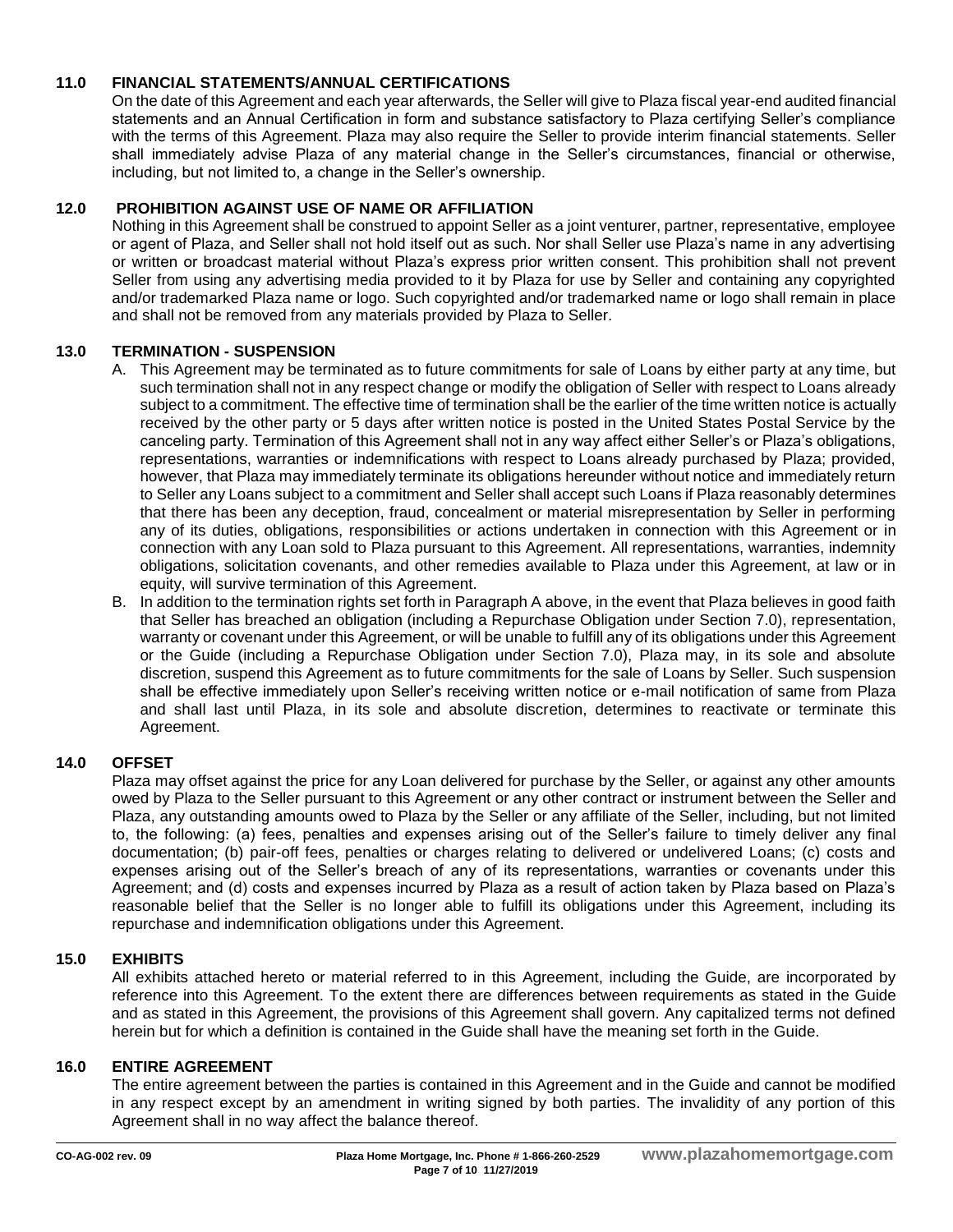## **17.0 TERMINATION OF PRIOR AGREEMENTS**

All correspondent loan purchase agreements, including any applicable addenda thereto, in effect prior to the Effective Date between Seller and Plaza or any of their respective predecessor companies ("Prior Agreements") are hereby terminated and superseded by this Agreement. The termination of any such Prior Agreement shall not affect the vested rights of the parties thereunder. Any provision of any Prior Agreement which, under the terms of the Prior Agreement or applicable law, would survive the termination of the Prior Agreement shall continue to survive the termination of such Prior Agreement.

#### **18.0 ASSIGNMENT**

Seller may not assign its rights or delegate its duties or obligations under this Agreement without the prior written consent of Plaza. This Agreement shall be binding on and inure to the benefit of the permitted successors and assigns of the parties hereto.

## **19.0 ARBITRATION – CHOICE OF FORUM**

Any dispute or claims under this Agreement will be resolved by final and binding arbitration under the Commercial Arbitration Rules of the American Arbitration Association ("AAA") or the Judicial Arbitration and Mediation Service ("JAMS"). The Seller and Plaza will agree upon one arbitrator from the AAA's or JAMS' list of commercial arbitrators. If the parties are unable to agree, then the arbitration service will be asked to assign an arbitrator to the dispute in accordance with its Rules. Arbitration will take place in San Diego, California. The parties will share all expenses for the arbitration services and the arbitrators. Arbitration will not affect any termination rights under this Agreement.

## **20.0 ATTORNEY'S FEES AND EXPENSES – CHOICE OF LAW – WAIVER OF JURY TRIAL**

If any party hereto shall bring an arbitration proceeding against the other as a result of any alleged breach or failure by the other party to fulfill or perform any covenants or obligations under this Agreement, then the prevailing party obtaining a final award in such action shall be entitled to receive from the non-prevailing party reasonable attorneys' fees incurred by reason of such action and all costs of arbitration and preparation thereof. This Agreement shall be governed by and construed and enforced in accordance with applicable federal law and the laws of the State of California. THE PARTIES EXPRESSLY WAIVE THEIR RIGHT TO A JURY TRIAL AS TO ANY CLAIMS ARISING UNDER THIS AGREEMENT.

#### **21.0 CONFIDENTIALITY**

In General: The Parties will keep confidential, and will cause its employees, contractors, affiliates and agents to keep confidential, any and all information obtained from the other party which is designated as confidential, and will not use such information for any purpose other than those intended by this Agreement. However, the Parties will not be subject to this obligation for any information provided by the other party which either (a) was in such party's possession at the time of disclosure and was not subject to any confidentiality obligations; (b) was in the public domain at the time of disclosure, or subsequently enters the public domain through no act or failure to act on the part of such party; (c) is lawfully obtained by such party from a third party; (d) the Parties agrees in writing may be provided to a third party; or (e) is required to be disclosed by applicable law, regulation, rule or court order.

#### **22.0 PRIVACY**

- A. All customer information in the possession of the either party ("Customer Information") is and shall remain confidential and proprietary information of each party except (a) as otherwise set forth in this Agreement; and (b) information independently obtained by the Parties and not derived in any manner from information obtained under or in connection with this Agreement.
- B. The Parties agree to comply with all applicable consumer privacy laws (any and all federal, state and local statues, regulations and rules applicable to the protection and privacy of consumer information, including but not limited to the privacy provisions of the Gramm-Leach-Bliley Act, 15 U.S.C. § 6801 et seq.) (the "Privacy Requirements") and implementation of appropriate measures designed to safeguard Customer Information (an "Information Security Program").
- C. The Parties shall not disclose any Customer Information to any person or entity, other than the employees, agents, contractors and affiliates of the Parties who have a need to know such information.
- D. The Parties shall maintain at all times an Information Security Program.
- E. The Parties shall assess, manage, and control risks relating to the security and confidentiality of Customer Information, and shall implement the standards relating to such risks in the manner set forth in the Interagency Guidelines Establishing Information Security Standards, Section 216 of the Fair and Accurate Transaction Act (including its implementing regulations) as well as any amendments thereto or other applicable regulations regarding safeguarding information enacted or released by any regulatory agency having jurisdiction over Seller.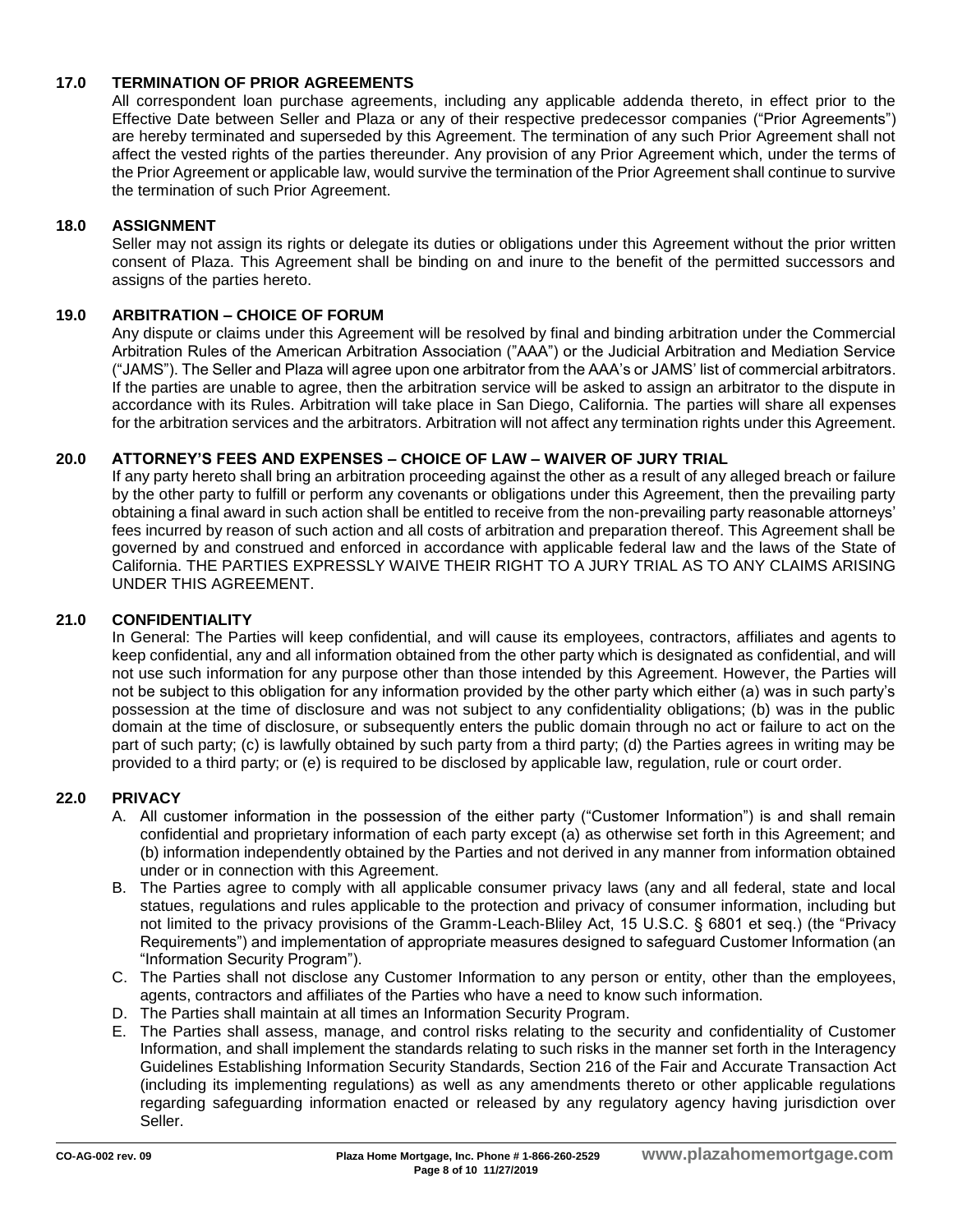- F. Without limiting the scope of the above, the Parties shall use at least the same physical and other security measures to protect all Customer Information in such Parties' possession or control, as the Parties use for their own confidential and propriety information.
- G. If Plaza provides an account number to the Seller to enable the parties to carry out the purposes of the Agreement, the Seller shall (a) use such account number only for such specific purpose and for no other purpose; and (b) destroy all records relating to such account number upon Plaza's request.
- H. In no event shall the Seller use any account number to (a) market any product or service of the Seller or any other person or entity (other than Plaza); or (b) initiate charges to any customer's Loan account.
- I. From time to time upon Plaza's request, the Seller shall allow Plaza during normal business hours to inspect the Seller's books and records relating to the Seller's: (a) compliance with the Privacy Requirements; and (b) Information Security Program.
- J. The Parties shall comply with all Privacy Requirements and shall immediately notify the other party if there is a breach of its security related to the customers of the other party so that they may be notified in accordance with any applicable Privacy Requirements.

## **23.0 NO REMEDY EXCLUSIVE WAIVER**

No remedy under this Agreement is exclusive of any other available remedy, but each remedy shall be cumulative and shall be in addition to other remedies given under this Agreement or existing at law or in equity including specific performance and injunctive relief. Any foreclosure or other method used to obtain lawful title to the property used to secure any loan by a party to this Agreement in exercising any right or remedy under this Agreement or otherwise afforded by applicable law shall not be a waiver or preclude the exercise of that or any other right or remedy.

## **24.0 NOTICE**

All notices, requests, demands and other communications which are required or permitted to be given under this Agreement shall be in writing or by email. Notices sent in writing shall be deemed delivered when delivered by Certified Mail or Registered Mail or by hand delivery to the address set forth below. Notices sent by email shall be deemed delivered when the receiving party electronically views the notice, as determined by server log files, an electronic return receipt, or other electronic proof of delivery.

*[Signature page to follow]*